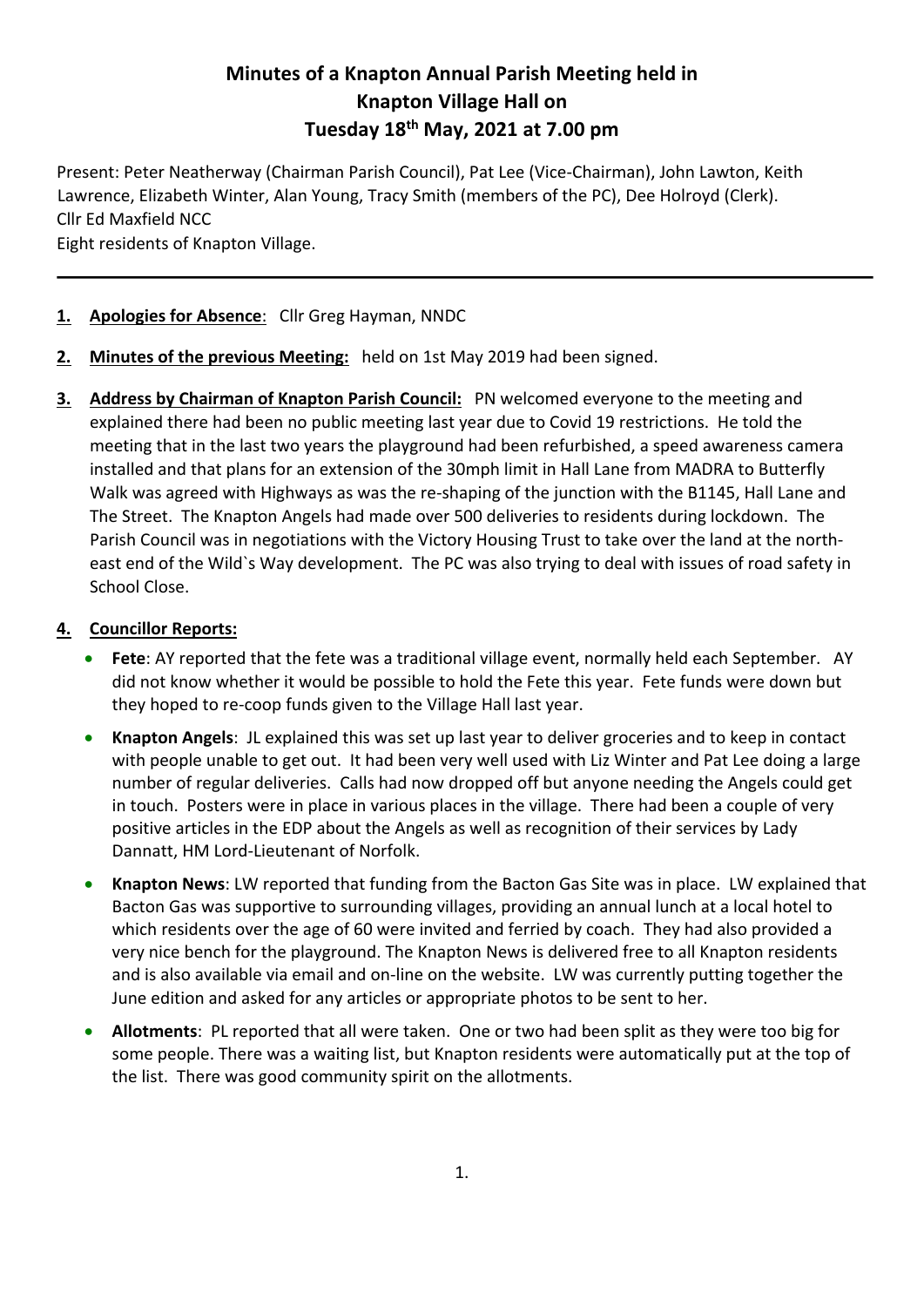- **School Close and Wild`s Way**: PN explained the problem of access into Wild`s Way for large (ie. Emergency) vehicles. The PC was trying to get the Victory Housing Trust, who owned the land at Wild`s Way to talk to Highways. The PC was powerless to take action.
- **Sam2 Speed Awareness Camera**: JL explained that this recently installed camera flashes up speed of approaching vehicles as they near or pass the limit. There were five positions in place for the machine, which was moved about once a month. Speeding is then logged and reported to the police who can spot areas of excessive speeding and take appropriate action. This had not yet happened. A vehicle had been logged as entering the 40mph limit at 80mph.
- **Junction Hall Lane/The Street/B1145**: PN told the meeting that currently a pedestrian in Hall Lane had no escape from a vehicle entering from the B1145 at speed. Plans to alter this were delayed as it was hoped to tie in the work with Anglia Water work on the new mains drains installation. There were also constraints as large farm vehicles must be able to use the junction.
- **Wild`s Way**: PN confirmed that negotiations to take over the land at Wild`s Way were ongoing. A Wilds Way resident explained that each household was currently pay £25 month to the VHT for common ground maintenance, which was not being carried out. They personally would be happy to pay this fee to Knapton PC if they would carry out the works. The resident would bring the information on this to the PC.
- **Anglia Water**: LW confirmed that work on the mains drains would start in July at the bottom of The Street, where the pumping station would be installed next to the electricity substation. Residents who still wished to sign up could do so up to the end of May. Connection to the mains would be free, with residents paying their costs for work on their property. A question was asked about why the mains drainage was not coming to Hall Lane. This was due to lack of any drainage problems in Hall Lane, the small number of properties and funding constraints. LW could put anyone in Hall Lane wishing to have mains drains installed, in touch with the appropriate Anglia Water contact. It's worth bearing in mind that anyone choosing not to connect whilst the works are being carried out but subsequently change their mind and want to connect later (or are forced to by the Environmental Agency) could face connection charges from £10,000 to as much as £20,000 once all the charges from Highways, notices and groundworks have been taken into account.
- **Superfast Broadband**: JL reported a Gigabit Voucher Scheme was in place to fund full-fibre speeds to the whole village. Individual funding would not be enough on its own, but collectively, if enough residents showed interest, it could be. Fliers explaining the scheme would be delivered to each house in Knapton and put on the website. The PC was supporting the scheme and would be able to assist individual residents to form a Community Interest Company. BT would then do a feasibility scheme.
- **Path to Knapton Green**: KL reported that it was hoped that a new path could be made from Wild`s Way to the B1145 opposite Knapton Green. This was with the co-operation of the land owner. At the moment the PC was trying to establish ownership of the strip of land running from Wild`s Way, west behind the pond.
- **5. Financial Report:** The clerk explained that funding for the PC came almost entirely from the Precept from NNDC to which each resident made a small contribution via their Council Tax. The Precept had not been raised for over ten years, but the PC costs were going up. Last year the PC had expenditure of over £7,000, while the Precept was £4,250. A £2,000 increase had been agreed. The clerk